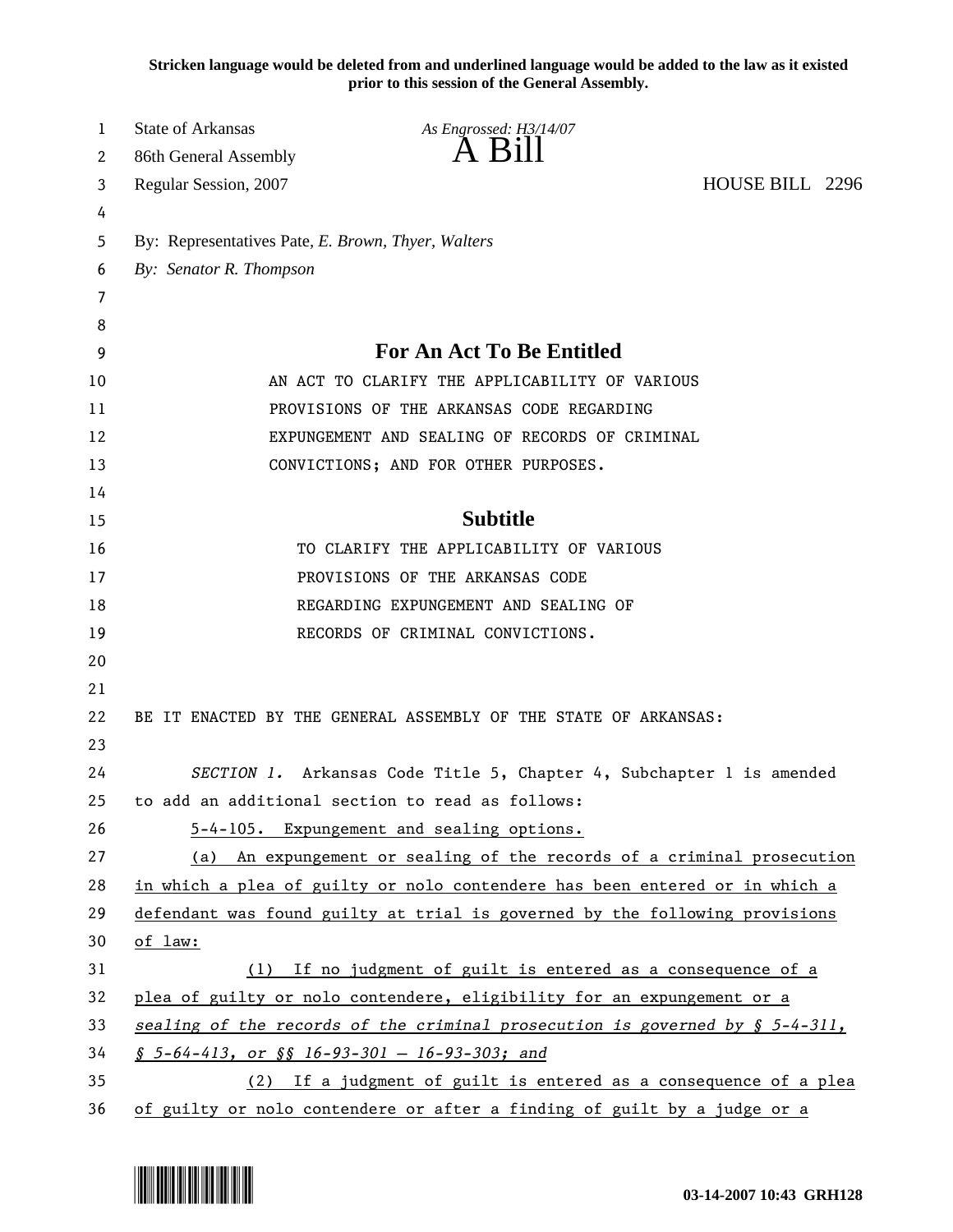**As Engrossed: H3/14/07 HB2296** 

| $\mathbf{1}$ | jury, eligibility for an expungement or a sealing of the records of the          |  |  |
|--------------|----------------------------------------------------------------------------------|--|--|
| 2            | criminal prosecution is governed by § 16-93-1201 et seq.                         |  |  |
| 3            | (b) Eligibility for an expungement or a sealing of the records of a              |  |  |
| 4            | criminal prosecution that was terminated by an acquittal, dismissal, or nolle    |  |  |
| 5            | prosequi is governed by § 16-90-906.                                             |  |  |
| 6            | (c) The procedure for an expungement or a sealing of the records of a            |  |  |
| 7            | criminal prosecution is governed by § 16-90-901 et seq.                          |  |  |
| 8            |                                                                                  |  |  |
| 9            | SECTION 2. Arkansas Code § 16-93-303 is amended to read as follows:              |  |  |
| 10           | 16-93-303. Procedure.                                                            |  |  |
| 11           | $(a)(1)(A)(i)$ Whenever an accused enters a plea of guilty or nolo               |  |  |
| 12           | contendere prior to an adjudication of guilt, the judge of the circuit or        |  |  |
| 13           | district court, in the case of a defendant who has not been previously           |  |  |
| 14           | convicted of a felony, without making a finding of guilt or entering a           |  |  |
| 15           | judgment of guilt and with the consent of the defendant may defer further        |  |  |
| 16           | proceedings and place the defendant on probation for a period of not less        |  |  |
| 17           | than one (1) year, under such terms and conditions as may be set by the          |  |  |
| 18           | court.                                                                           |  |  |
| 19           | (ii) A sentence of a fine not exceeding three                                    |  |  |
| 20           | thousand five hundred dollars $(33,500)$ or an assessment of court costs         |  |  |
| 21           | against a defendant does not negate the benefits provided by this section or     |  |  |
| 22           | cause the probation placed on the defendant under this section to constitute     |  |  |
| 23           | a conviction except under subsections $(c)$ , $(d)$ , and $(e)$ of this section. |  |  |
| 24           | However, no person who is found guilty of or pleads<br>(B)                       |  |  |
| 25           | guilty or nolo contendere to a sexual offense as defined by § 5-14-101 et        |  |  |
| 26           | seq. and §§ 5-26-202, 5-27-602, 5-27-603, and 5-27-605 in which the victim       |  |  |
| 27           |                                                                                  |  |  |
| 28           | was under eighteen (18) years of age shall be eligible for expungement of the    |  |  |
|              | record under this subchapter.                                                    |  |  |
| 29           | (2) Upon violation of a term or condition, the court may enter                   |  |  |
| 30           | an adjudication of guilt and proceed as otherwise provided.                      |  |  |
| 31           | Nothing in this subsection shall require or compel any court<br>(3)              |  |  |
| 32           | of this state to establish first offender procedures as provided in §§ 16-93-    |  |  |
| 33           | 301 - 16-93-303, nor shall any defendant be availed the benefit of §§ 16-93-     |  |  |
| 34           | 301 - 16-93-303 as a matter of right.                                            |  |  |
| 35           | (b) Upon fulfillment of the terms and conditions of probation or upon            |  |  |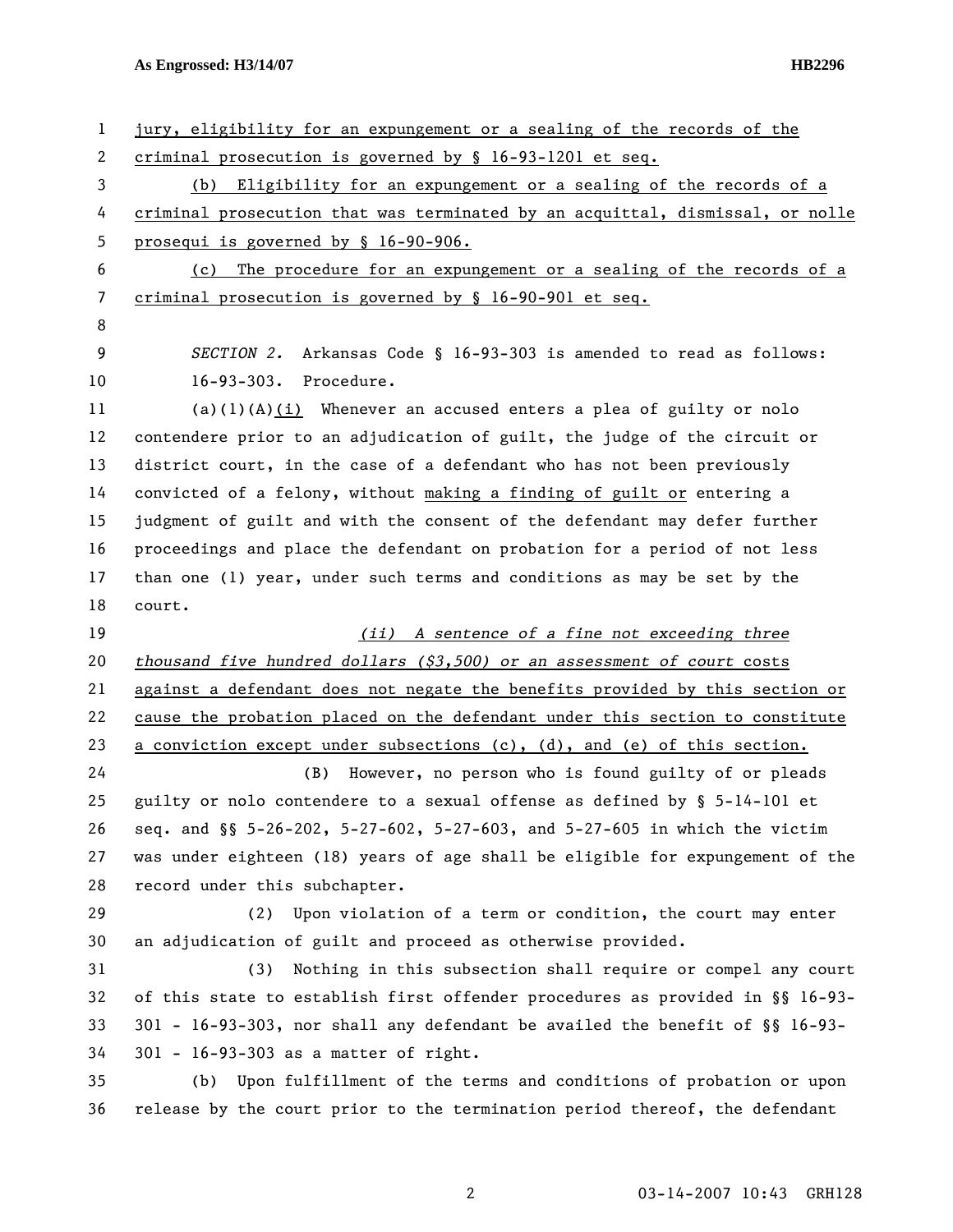## **As Engrossed: H3/14/07 HB2296**

| 1  | shall be discharged without court adjudication of guilt, whereupon the court  |  |  |
|----|-------------------------------------------------------------------------------|--|--|
| 2  | shall enter an appropriate order which shall effectively dismiss the case,    |  |  |
| 3  | discharge the defendant, and expunge the record, if consistent with the       |  |  |
| 4  | procedures established in § 16-90-901 et seq.                                 |  |  |
| 5  | (c) During the period of probation described in subdivision                   |  |  |
| 6  | $(a)(1)(A)(i)$ of this section, a defendant is considered as not having a     |  |  |
| 7  | felony conviction except for:                                                 |  |  |
| 8  | (1) Application of any law prohibiting possession of a firearm                |  |  |
| 9  | by certain persons;                                                           |  |  |
| 10 | A determination of habitual offender status;<br>(2)                           |  |  |
| 11 | (3) A determination of criminal history;                                      |  |  |
| 12 | (4)<br>A determination of criminal history scores;                            |  |  |
| 13 | (5)<br>Sentencing; and                                                        |  |  |
| 14 | A purpose of impeachment as a witness under Rule 609 of the<br>(6)            |  |  |
| 15 | Arkansas Rules of Evidence.                                                   |  |  |
| 16 | After successful completion of probation placed on the defendant<br>(d)       |  |  |
| 17 | under this section, a defendant is considered as not having a felony          |  |  |
| 18 | conviction except for:                                                        |  |  |
| 19 | (1) A determination of habitual offender status;                              |  |  |
| 20 | (2)<br>A determination of criminal history;                                   |  |  |
| 21 | (3)<br>A determination of criminal history scores;                            |  |  |
| 22 | Sentencing; and<br>(4)                                                        |  |  |
| 23 | A purpose of impeachment as a witness under Rule 609 of the<br>(5)            |  |  |
| 24 | Arkansas Rules of Evidence.                                                   |  |  |
| 25 | The eligibility to possess a firearm of a person whose record has<br>(e)      |  |  |
| 26 | been expunged and sealed under this subchapter and § 16-90-901 et seq. is     |  |  |
| 27 | governed by § 5-73-103.                                                       |  |  |
| 28 |                                                                               |  |  |
| 29 | SECTION 3. Arkansas Code § 16-93-1202(10), concerning the definition          |  |  |
| 30 | of target group, is amended to read as follows:                               |  |  |
| 31 | (10)(A)(i) "Target group" means a group of offenders and                      |  |  |
| 32 | offenses determined to be, but not limited to, theft, theft by receiving, hot |  |  |
| 33 | checks, residential burglary, commercial burglary, failure to appear,         |  |  |
| 34 | fraudulent use of credit cards, criminal mischief, breaking or entering, drug |  |  |
| 35 | paraphernalia, driving while intoxicated, fourth or subsequent offense, all   |  |  |
| 36 | other Class C or Class D felonies which are not either violent or sexual and  |  |  |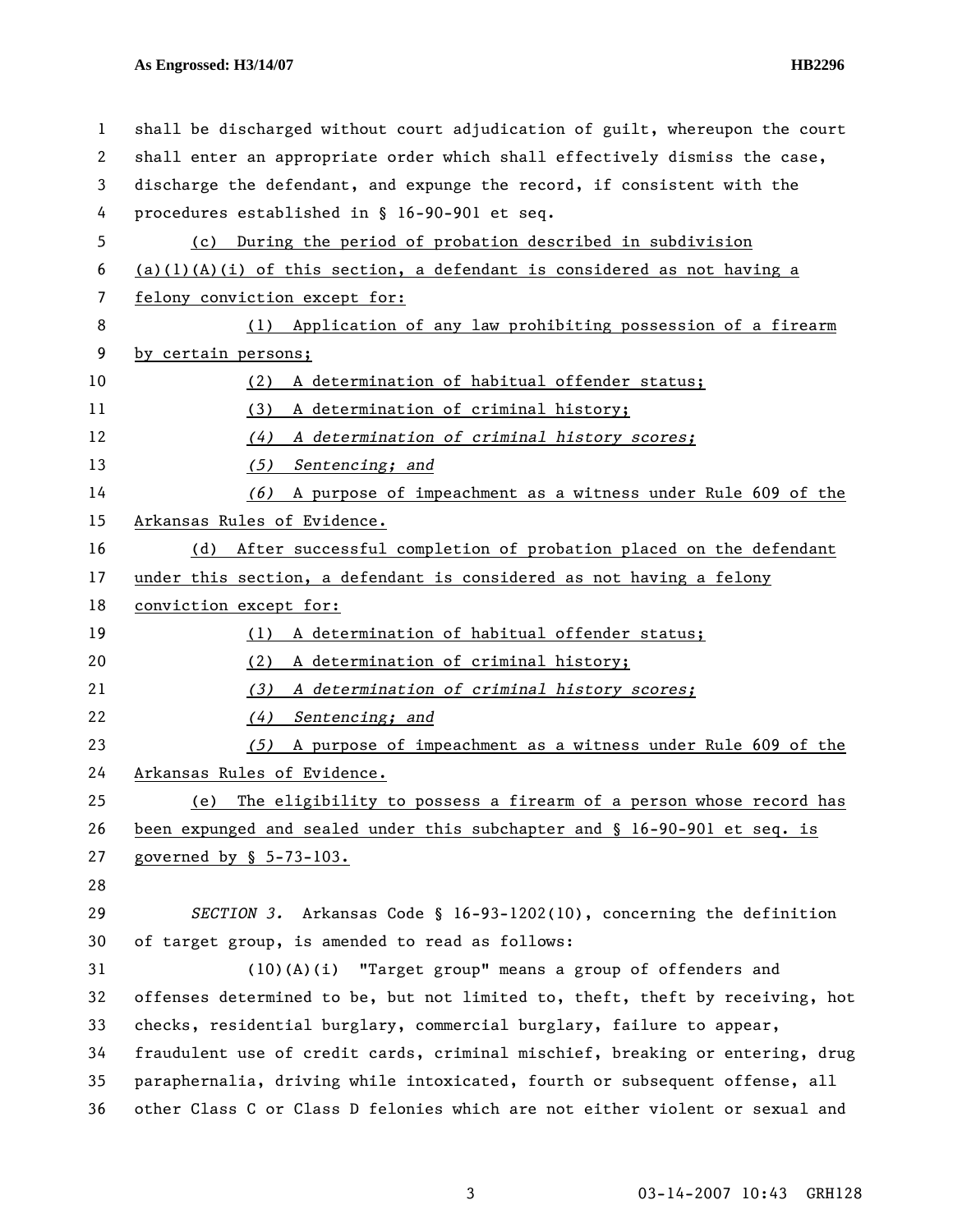1 which meet the eligibility criteria determined by the General Assembly to 2 have significant impact on the use of correctional resources, Class A and 3 Class B controlled substance felonies, and all other unclassified felonies 4 for which the prescribed limitations on a sentence do not exceed the 5 prescribed limitations for a Class C felony and that are not either violent 6 or sexual. 7 (ii) Offenders committing solicitation, attempt, or 8 conspiracy of the substantive offenses listed above in subdivision (10)(A)(i) 9 of this section are also included in the group. 10 (iii) For the purposes of this subsection 11 subdivision, "violent or sexual" includes all offenses against the person 12 codified in § 5-10-101 et seq., § 5-11-101 et seq., § 5-12-101 et seq., § 5- 13 13-201 et seq., § 5-13-301 et seq., and § 5-14-101 et seq., and any offense 14 containing as an element of the offense the use of physical force, the 15 threatened use of serious physical force, the infliction of physical harm, or 16 the creation of a substantial risk of serious physical harm. 17 (iv) For the purpose of an expungement or a sealing 18 of a record under § 16-93-1207, "target group" includes any misdemeanor 19 conviction except a misdemeanor conviction for which the offender is required 20 *to register as a sex offender or a misdemeanor conviction for driving while*  21 *intoxicated.* 22 23 *SECTION 4.* Arkansas Code § 16-93-1207 is amended to read as follows: 24 16-93-1207. Order of court. 25 (a) Upon the sentencing or placing on probation of any person under 26 the provisions of this subchapter, the sentencing court shall issue an order 27 or commitment, whichever is appropriate, in writing, setting forth the 28 following: 29 (1) That the offender is being: 30 (A) Committed to the Department of Correction; 31 (B) Committed to the Department of Correction with 32 judicial transfer to the Department of Community Correction; 33 (C) Placed on suspended imposition of sentence;  $\Theta$ 34 (D) Placed on probation under the provisions of this 35 subchapter; or 36 (E) Committed to a county jail for a *misdemeanor offense* 

4 03-14-2007 10:43 GRH128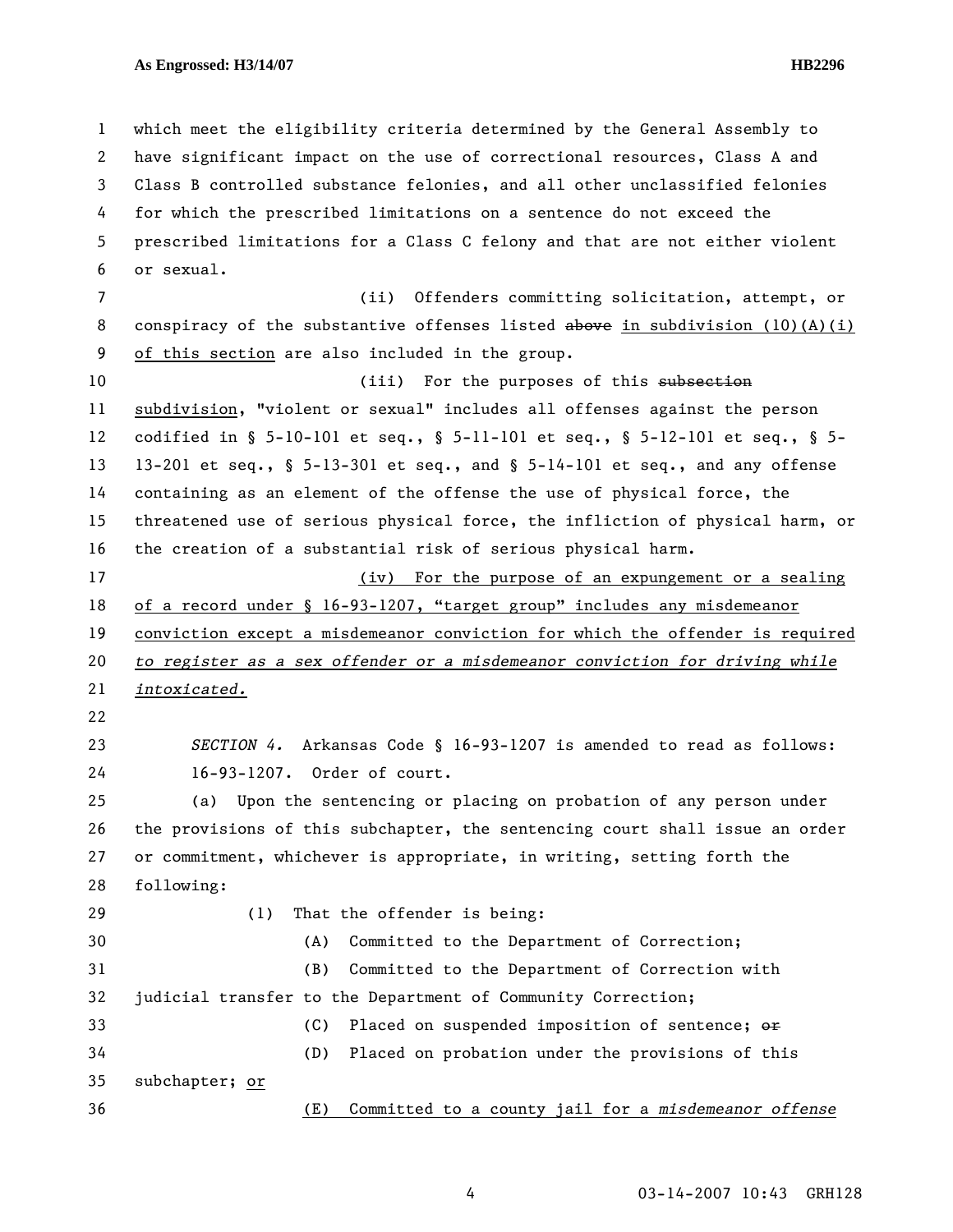| $\mathbf{1}$ | committed after January 1, 2007;                                              |  |  |
|--------------|-------------------------------------------------------------------------------|--|--|
| 2            | That the offender has knowledge and understanding of the<br>(2)               |  |  |
| 3            | consequences of the sentence or placement on probation and violations         |  |  |
| 4            | thereof;                                                                      |  |  |
| 5            | (3) A designation of sentence or supervision length along with                |  |  |
| 6            | community correction program distinctions of that sentence or supervision     |  |  |
| 7            | length;                                                                       |  |  |
| 8            | (4) Any applicable terms and conditions of the sentence or                    |  |  |
| 9            | probation term; and                                                           |  |  |
| 10           | (5) Presentence investigation or sentencing information,                      |  |  |
| 11           | including, but not limited to, criminal history elements and other            |  |  |
| 12           | appropriate or necessary information for correctional use.                    |  |  |
| 13           | $(b)(1)$ Upon the successful completion of probation or a commitment to       |  |  |
| 14           | the Department of Correction with judicial transfer to the Department of      |  |  |
| 15           | Community Correction or a commitment to a county jail for one (1) of the      |  |  |
| 16           | offenses targeted by the General Assembly for community correction placement, |  |  |
| 17           | the court may direct that the record of the offender be expunged of the       |  |  |
| 18           | offense of which the offender was either convicted or placed on probation     |  |  |
| 19           | under the condition that the offender has no more than one (1) previous       |  |  |
| 20           | felony conviction and that the previous felony was other than a conviction    |  |  |
| 21           | for:                                                                          |  |  |
| 22           | (A)<br>A capital offense;                                                     |  |  |
| 23           | (B)<br>Murder in the first degree, § 5-10-102;                                |  |  |
| 24           | Murder in the second degree, § 5-10-103;<br>(C)                               |  |  |
| 25           | First degree rape, $$ 5-14-103;$<br>(D)                                       |  |  |
| 26           | Kidnapping, $$ 5-11-102;$<br>(E)                                              |  |  |
| 27           | Aggravated robbery, § 5-12-103; or<br>(F)                                     |  |  |
| 28           | Delivering controlled substances to a minor as<br>(G)                         |  |  |
| 29           | prohibited in $\S$ 5-64-701(a)(2) [repealed] 5-64-410.                        |  |  |
| 30           | The fact that a prior felony conviction has been previously<br>(2)            |  |  |
| 31           | expunged shall not prevent its counting as a prior conviction for the         |  |  |
| 32           | purposes of this subsection.                                                  |  |  |
| 33           | The procedure, effect, and definition of "expungement" for<br>(3)             |  |  |
| 34           | the purposes of this subsection shall be in accordance with that established  |  |  |
| 35           | in § 16-90-901 et seq.                                                        |  |  |
| 36           |                                                                               |  |  |